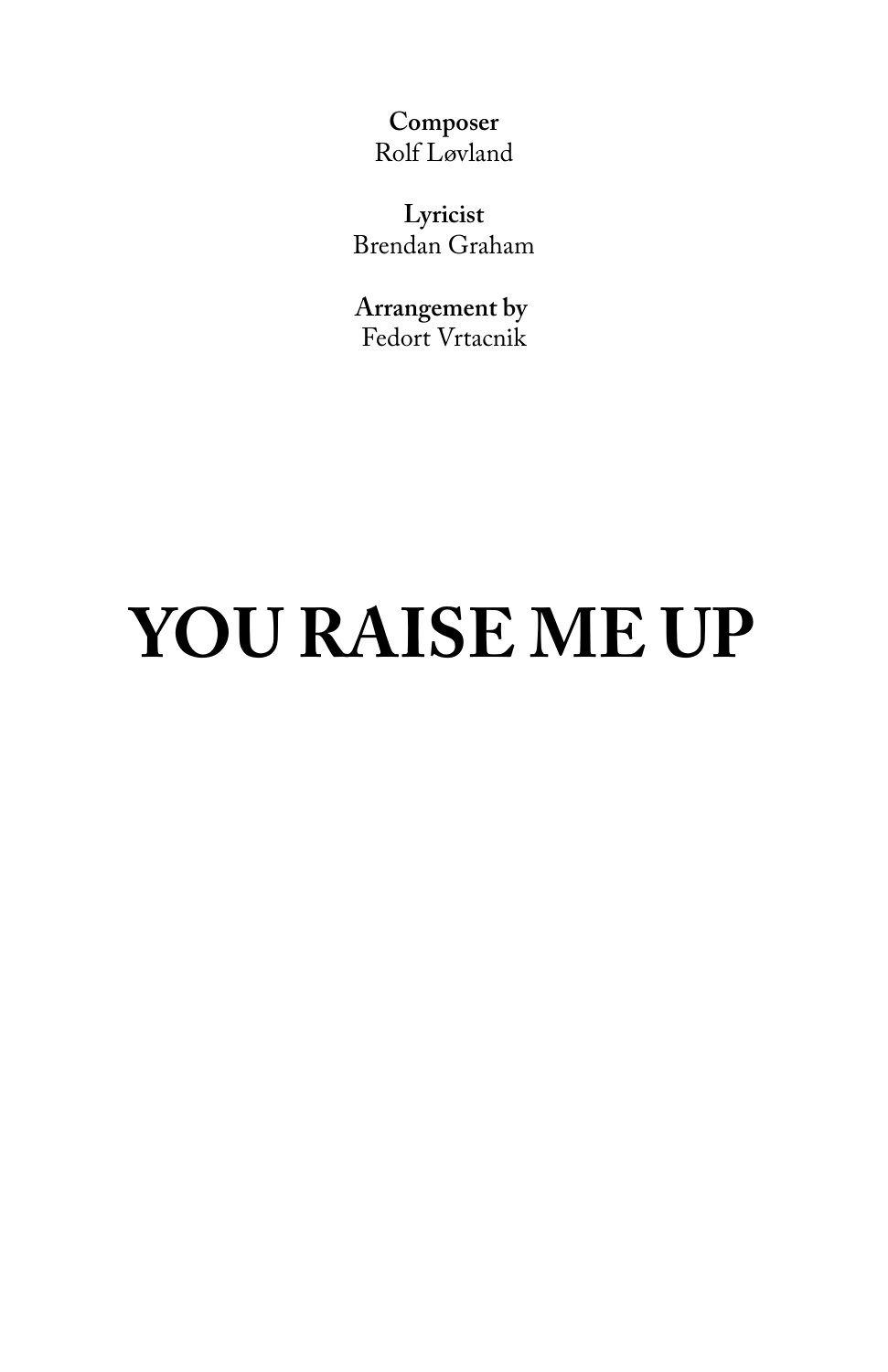

## **YOU RAISE ME UP**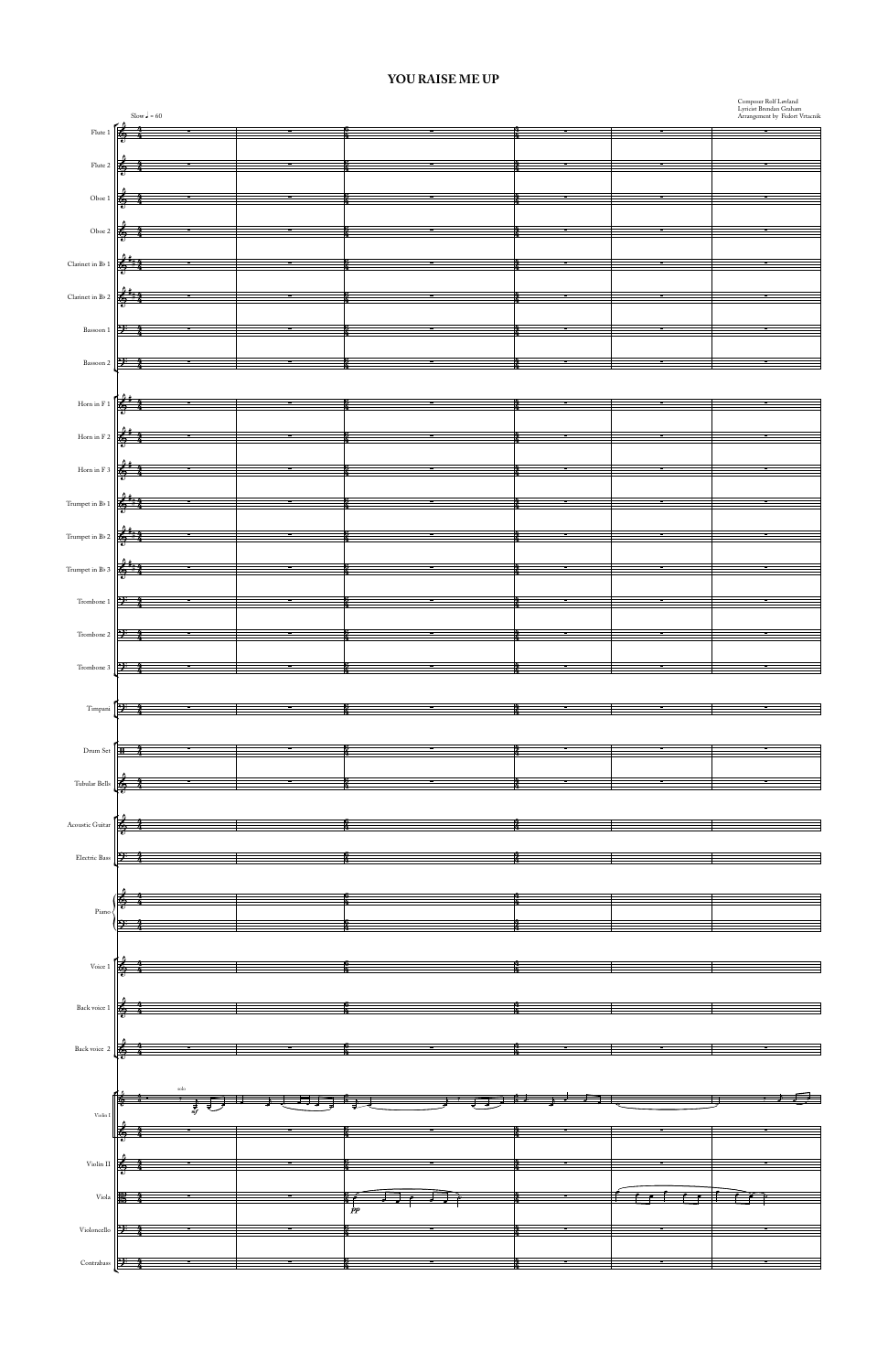|                   | Fl. $\frac{2}{4}$ $\frac{1}{4}$                                                                                                                                                                                                                                                                                                                                                          |                                                                                                                                                                                                                                                                                               |                                                                                                                                                                                                                                                                                               |                                                                                                                                                                                                                                                                                                                                                                                                                                                                                                                                                                      |                                                                       |                                                                                                                                                                                                                                                                                                                     |
|-------------------|------------------------------------------------------------------------------------------------------------------------------------------------------------------------------------------------------------------------------------------------------------------------------------------------------------------------------------------------------------------------------------------|-----------------------------------------------------------------------------------------------------------------------------------------------------------------------------------------------------------------------------------------------------------------------------------------------|-----------------------------------------------------------------------------------------------------------------------------------------------------------------------------------------------------------------------------------------------------------------------------------------------|----------------------------------------------------------------------------------------------------------------------------------------------------------------------------------------------------------------------------------------------------------------------------------------------------------------------------------------------------------------------------------------------------------------------------------------------------------------------------------------------------------------------------------------------------------------------|-----------------------------------------------------------------------|---------------------------------------------------------------------------------------------------------------------------------------------------------------------------------------------------------------------------------------------------------------------------------------------------------------------|
|                   |                                                                                                                                                                                                                                                                                                                                                                                          |                                                                                                                                                                                                                                                                                               |                                                                                                                                                                                                                                                                                               |                                                                                                                                                                                                                                                                                                                                                                                                                                                                                                                                                                      |                                                                       |                                                                                                                                                                                                                                                                                                                     |
|                   |                                                                                                                                                                                                                                                                                                                                                                                          |                                                                                                                                                                                                                                                                                               |                                                                                                                                                                                                                                                                                               |                                                                                                                                                                                                                                                                                                                                                                                                                                                                                                                                                                      |                                                                       |                                                                                                                                                                                                                                                                                                                     |
|                   |                                                                                                                                                                                                                                                                                                                                                                                          |                                                                                                                                                                                                                                                                                               |                                                                                                                                                                                                                                                                                               | FI. $\frac{1}{4}$                                                                                                                                                                                                                                                                                                                                                                                                                                                                                                                                                    |                                                                       |                                                                                                                                                                                                                                                                                                                     |
|                   |                                                                                                                                                                                                                                                                                                                                                                                          |                                                                                                                                                                                                                                                                                               |                                                                                                                                                                                                                                                                                               |                                                                                                                                                                                                                                                                                                                                                                                                                                                                                                                                                                      |                                                                       |                                                                                                                                                                                                                                                                                                                     |
|                   |                                                                                                                                                                                                                                                                                                                                                                                          |                                                                                                                                                                                                                                                                                               |                                                                                                                                                                                                                                                                                               | Ob. $\frac{2}{4}$ $\frac{2}{4}$ $\frac{2}{4}$ $\frac{2}{4}$ $\frac{2}{4}$ $\frac{2}{4}$ $\frac{2}{4}$ $\frac{2}{4}$                                                                                                                                                                                                                                                                                                                                                                                                                                                  |                                                                       |                                                                                                                                                                                                                                                                                                                     |
|                   |                                                                                                                                                                                                                                                                                                                                                                                          |                                                                                                                                                                                                                                                                                               |                                                                                                                                                                                                                                                                                               |                                                                                                                                                                                                                                                                                                                                                                                                                                                                                                                                                                      |                                                                       |                                                                                                                                                                                                                                                                                                                     |
|                   |                                                                                                                                                                                                                                                                                                                                                                                          |                                                                                                                                                                                                                                                                                               |                                                                                                                                                                                                                                                                                               |                                                                                                                                                                                                                                                                                                                                                                                                                                                                                                                                                                      |                                                                       |                                                                                                                                                                                                                                                                                                                     |
|                   | Ob. $\frac{1}{4}$                                                                                                                                                                                                                                                                                                                                                                        |                                                                                                                                                                                                                                                                                               |                                                                                                                                                                                                                                                                                               | $\sim 100$ m s $^{-1}$ .                                                                                                                                                                                                                                                                                                                                                                                                                                                                                                                                             | $\sim$ $\sim$ $\sim$                                                  |                                                                                                                                                                                                                                                                                                                     |
|                   |                                                                                                                                                                                                                                                                                                                                                                                          |                                                                                                                                                                                                                                                                                               |                                                                                                                                                                                                                                                                                               |                                                                                                                                                                                                                                                                                                                                                                                                                                                                                                                                                                      |                                                                       |                                                                                                                                                                                                                                                                                                                     |
|                   |                                                                                                                                                                                                                                                                                                                                                                                          |                                                                                                                                                                                                                                                                                               |                                                                                                                                                                                                                                                                                               | Cl. $\frac{2}{4}$ $\frac{4}{4}$ $\frac{2}{4}$ $\frac{2}{4}$ $\frac{2}{4}$ $\frac{2}{4}$ $\frac{2}{4}$ $\frac{2}{4}$                                                                                                                                                                                                                                                                                                                                                                                                                                                  |                                                                       |                                                                                                                                                                                                                                                                                                                     |
|                   |                                                                                                                                                                                                                                                                                                                                                                                          |                                                                                                                                                                                                                                                                                               |                                                                                                                                                                                                                                                                                               |                                                                                                                                                                                                                                                                                                                                                                                                                                                                                                                                                                      |                                                                       |                                                                                                                                                                                                                                                                                                                     |
|                   |                                                                                                                                                                                                                                                                                                                                                                                          |                                                                                                                                                                                                                                                                                               |                                                                                                                                                                                                                                                                                               |                                                                                                                                                                                                                                                                                                                                                                                                                                                                                                                                                                      |                                                                       |                                                                                                                                                                                                                                                                                                                     |
|                   |                                                                                                                                                                                                                                                                                                                                                                                          |                                                                                                                                                                                                                                                                                               |                                                                                                                                                                                                                                                                                               | Cl. $\frac{2}{3}$ $\frac{4}{3}$ $\frac{4}{3}$ $\frac{4}{3}$ $\frac{4}{3}$ $\frac{4}{3}$ $\frac{4}{3}$ $\frac{4}{3}$                                                                                                                                                                                                                                                                                                                                                                                                                                                  |                                                                       |                                                                                                                                                                                                                                                                                                                     |
|                   |                                                                                                                                                                                                                                                                                                                                                                                          |                                                                                                                                                                                                                                                                                               |                                                                                                                                                                                                                                                                                               |                                                                                                                                                                                                                                                                                                                                                                                                                                                                                                                                                                      |                                                                       |                                                                                                                                                                                                                                                                                                                     |
| Bsn.              |                                                                                                                                                                                                                                                                                                                                                                                          |                                                                                                                                                                                                                                                                                               |                                                                                                                                                                                                                                                                                               | $\frac{4}{2}$                                                                                                                                                                                                                                                                                                                                                                                                                                                                                                                                                        |                                                                       |                                                                                                                                                                                                                                                                                                                     |
|                   |                                                                                                                                                                                                                                                                                                                                                                                          |                                                                                                                                                                                                                                                                                               |                                                                                                                                                                                                                                                                                               |                                                                                                                                                                                                                                                                                                                                                                                                                                                                                                                                                                      |                                                                       |                                                                                                                                                                                                                                                                                                                     |
|                   |                                                                                                                                                                                                                                                                                                                                                                                          |                                                                                                                                                                                                                                                                                               |                                                                                                                                                                                                                                                                                               |                                                                                                                                                                                                                                                                                                                                                                                                                                                                                                                                                                      |                                                                       |                                                                                                                                                                                                                                                                                                                     |
|                   |                                                                                                                                                                                                                                                                                                                                                                                          | $\frac{2}{3}$ and $\frac{1}{3}$                                                                                                                                                                                                                                                               |                                                                                                                                                                                                                                                                                               |                                                                                                                                                                                                                                                                                                                                                                                                                                                                                                                                                                      | $\frac{1}{2}$ $\frac{1}{2}$ $\frac{1}{2}$ $\frac{1}{2}$ $\frac{1}{2}$ |                                                                                                                                                                                                                                                                                                                     |
|                   |                                                                                                                                                                                                                                                                                                                                                                                          |                                                                                                                                                                                                                                                                                               |                                                                                                                                                                                                                                                                                               |                                                                                                                                                                                                                                                                                                                                                                                                                                                                                                                                                                      |                                                                       |                                                                                                                                                                                                                                                                                                                     |
|                   |                                                                                                                                                                                                                                                                                                                                                                                          |                                                                                                                                                                                                                                                                                               |                                                                                                                                                                                                                                                                                               |                                                                                                                                                                                                                                                                                                                                                                                                                                                                                                                                                                      |                                                                       |                                                                                                                                                                                                                                                                                                                     |
|                   | $H_{\text{th}}$ $\begin{bmatrix} \frac{\partial}{\partial y} & \frac{\partial}{\partial z} & \frac{\partial}{\partial x} & \frac{\partial}{\partial y} & \frac{\partial}{\partial z} \\ \frac{\partial}{\partial z} & \frac{\partial}{\partial z} & \frac{\partial}{\partial z} & \frac{\partial}{\partial z} & \frac{\partial}{\partial z} & \frac{\partial}{\partial z} \end{bmatrix}$ |                                                                                                                                                                                                                                                                                               |                                                                                                                                                                                                                                                                                               |                                                                                                                                                                                                                                                                                                                                                                                                                                                                                                                                                                      |                                                                       |                                                                                                                                                                                                                                                                                                                     |
|                   |                                                                                                                                                                                                                                                                                                                                                                                          |                                                                                                                                                                                                                                                                                               |                                                                                                                                                                                                                                                                                               |                                                                                                                                                                                                                                                                                                                                                                                                                                                                                                                                                                      |                                                                       |                                                                                                                                                                                                                                                                                                                     |
|                   |                                                                                                                                                                                                                                                                                                                                                                                          |                                                                                                                                                                                                                                                                                               |                                                                                                                                                                                                                                                                                               |                                                                                                                                                                                                                                                                                                                                                                                                                                                                                                                                                                      |                                                                       |                                                                                                                                                                                                                                                                                                                     |
|                   | $H_{\text{B}}$ , $\frac{1}{2}$ , $\frac{1}{2}$ , $\frac{1}{2}$ , $\frac{1}{2}$ , $\frac{1}{2}$ , $\frac{1}{2}$ , $\frac{1}{2}$ , $\frac{1}{2}$ , $\frac{1}{2}$                                                                                                                                                                                                                           |                                                                                                                                                                                                                                                                                               |                                                                                                                                                                                                                                                                                               |                                                                                                                                                                                                                                                                                                                                                                                                                                                                                                                                                                      |                                                                       |                                                                                                                                                                                                                                                                                                                     |
|                   |                                                                                                                                                                                                                                                                                                                                                                                          |                                                                                                                                                                                                                                                                                               |                                                                                                                                                                                                                                                                                               |                                                                                                                                                                                                                                                                                                                                                                                                                                                                                                                                                                      |                                                                       |                                                                                                                                                                                                                                                                                                                     |
|                   | $\lim_{\epsilon \to 0} \frac{2}{\epsilon_0^2}$ and $\lim_{\epsilon \to 0} \frac{2}{\epsilon_1}$ and $\lim_{\epsilon \to 0} \frac{2}{\epsilon_1}$                                                                                                                                                                                                                                         |                                                                                                                                                                                                                                                                                               |                                                                                                                                                                                                                                                                                               | $\overline{\phantom{a}}$                                                                                                                                                                                                                                                                                                                                                                                                                                                                                                                                             |                                                                       |                                                                                                                                                                                                                                                                                                                     |
|                   |                                                                                                                                                                                                                                                                                                                                                                                          |                                                                                                                                                                                                                                                                                               |                                                                                                                                                                                                                                                                                               |                                                                                                                                                                                                                                                                                                                                                                                                                                                                                                                                                                      |                                                                       |                                                                                                                                                                                                                                                                                                                     |
|                   |                                                                                                                                                                                                                                                                                                                                                                                          |                                                                                                                                                                                                                                                                                               |                                                                                                                                                                                                                                                                                               |                                                                                                                                                                                                                                                                                                                                                                                                                                                                                                                                                                      |                                                                       |                                                                                                                                                                                                                                                                                                                     |
|                   | $T_{\text{pt.}}$ $\left  \frac{2}{3} \frac{t}{3} \right $                                                                                                                                                                                                                                                                                                                                |                                                                                                                                                                                                                                                                                               |                                                                                                                                                                                                                                                                                               |                                                                                                                                                                                                                                                                                                                                                                                                                                                                                                                                                                      |                                                                       |                                                                                                                                                                                                                                                                                                                     |
|                   |                                                                                                                                                                                                                                                                                                                                                                                          |                                                                                                                                                                                                                                                                                               |                                                                                                                                                                                                                                                                                               |                                                                                                                                                                                                                                                                                                                                                                                                                                                                                                                                                                      |                                                                       |                                                                                                                                                                                                                                                                                                                     |
|                   | $T_{\text{pt.}}$ $\frac{Q_{\text{eff}}}{R}$ , $\frac{Q_{\text{eff}}}{R}$ , $\frac{Q_{\text{eff}}}{R}$ , $\frac{Q_{\text{eff}}}{R}$ , $\frac{Q_{\text{eff}}}{R}$ , $\frac{Q_{\text{eff}}}{R}$ , $\frac{Q_{\text{eff}}}{R}$ , $\frac{Q_{\text{eff}}}{R}$ , $\frac{Q_{\text{eff}}}{R}$ , $\frac{Q_{\text{eff}}}{R}$ , $\frac{Q_{\text{eff}}}{R}$ , $\frac{Q_{\text{eff}}}{$                 |                                                                                                                                                                                                                                                                                               |                                                                                                                                                                                                                                                                                               |                                                                                                                                                                                                                                                                                                                                                                                                                                                                                                                                                                      | $\frac{2}{2}$                                                         | <b>The Committee</b>                                                                                                                                                                                                                                                                                                |
|                   |                                                                                                                                                                                                                                                                                                                                                                                          |                                                                                                                                                                                                                                                                                               |                                                                                                                                                                                                                                                                                               |                                                                                                                                                                                                                                                                                                                                                                                                                                                                                                                                                                      |                                                                       |                                                                                                                                                                                                                                                                                                                     |
|                   |                                                                                                                                                                                                                                                                                                                                                                                          |                                                                                                                                                                                                                                                                                               |                                                                                                                                                                                                                                                                                               |                                                                                                                                                                                                                                                                                                                                                                                                                                                                                                                                                                      |                                                                       |                                                                                                                                                                                                                                                                                                                     |
|                   | $T_{\text{pt.}}$ $\left  \bigoplus_{i=1}^{n} \frac{1}{i} \right $                                                                                                                                                                                                                                                                                                                        | $\frac{1}{2}$ and $\frac{1}{2}$ and $\frac{1}{2}$ and $\frac{1}{2}$ and $\frac{1}{2}$ and $\frac{1}{2}$ and $\frac{1}{2}$ and $\frac{1}{2}$ and $\frac{1}{2}$ and $\frac{1}{2}$ and $\frac{1}{2}$ and $\frac{1}{2}$ and $\frac{1}{2}$ and $\frac{1}{2}$ and $\frac{1}{2}$ and $\frac{1}{2}$ a |                                                                                                                                                                                                                                                                                               |                                                                                                                                                                                                                                                                                                                                                                                                                                                                                                                                                                      |                                                                       |                                                                                                                                                                                                                                                                                                                     |
|                   |                                                                                                                                                                                                                                                                                                                                                                                          |                                                                                                                                                                                                                                                                                               |                                                                                                                                                                                                                                                                                               |                                                                                                                                                                                                                                                                                                                                                                                                                                                                                                                                                                      |                                                                       |                                                                                                                                                                                                                                                                                                                     |
| Tbn. $9$          |                                                                                                                                                                                                                                                                                                                                                                                          |                                                                                                                                                                                                                                                                                               |                                                                                                                                                                                                                                                                                               | where the contract of $\frac{1}{2}$ and $\frac{1}{2}$ and $\frac{1}{2}$ and $\frac{1}{2}$ and $\frac{1}{2}$ and $\frac{1}{2}$ and $\frac{1}{2}$                                                                                                                                                                                                                                                                                                                                                                                                                      |                                                                       |                                                                                                                                                                                                                                                                                                                     |
|                   |                                                                                                                                                                                                                                                                                                                                                                                          |                                                                                                                                                                                                                                                                                               |                                                                                                                                                                                                                                                                                               |                                                                                                                                                                                                                                                                                                                                                                                                                                                                                                                                                                      |                                                                       |                                                                                                                                                                                                                                                                                                                     |
|                   |                                                                                                                                                                                                                                                                                                                                                                                          |                                                                                                                                                                                                                                                                                               | $\frac{1}{2}$ and $\frac{1}{2}$ and $\frac{1}{2}$ and $\frac{1}{2}$ and $\frac{1}{2}$ and $\frac{1}{2}$ and $\frac{1}{2}$ and $\frac{1}{2}$ and $\frac{1}{2}$ and $\frac{1}{2}$ and $\frac{1}{2}$ and $\frac{1}{2}$ and $\frac{1}{2}$ and $\frac{1}{2}$ and $\frac{1}{2}$ and $\frac{1}{2}$ a |                                                                                                                                                                                                                                                                                                                                                                                                                                                                                                                                                                      |                                                                       |                                                                                                                                                                                                                                                                                                                     |
| Tbn.              |                                                                                                                                                                                                                                                                                                                                                                                          |                                                                                                                                                                                                                                                                                               |                                                                                                                                                                                                                                                                                               |                                                                                                                                                                                                                                                                                                                                                                                                                                                                                                                                                                      |                                                                       |                                                                                                                                                                                                                                                                                                                     |
|                   |                                                                                                                                                                                                                                                                                                                                                                                          |                                                                                                                                                                                                                                                                                               |                                                                                                                                                                                                                                                                                               |                                                                                                                                                                                                                                                                                                                                                                                                                                                                                                                                                                      |                                                                       |                                                                                                                                                                                                                                                                                                                     |
|                   | T <sub>bn.</sub> $9$                                                                                                                                                                                                                                                                                                                                                                     |                                                                                                                                                                                                                                                                                               |                                                                                                                                                                                                                                                                                               | $\frac{1}{4}$ $\frac{1}{4}$ $\frac{1}{4}$ $\frac{1}{4}$ $\frac{1}{4}$ $\frac{1}{4}$ $\frac{1}{4}$ $\frac{1}{4}$ $\frac{1}{4}$ $\frac{1}{4}$ $\frac{1}{4}$ $\frac{1}{4}$ $\frac{1}{4}$ $\frac{1}{4}$ $\frac{1}{4}$ $\frac{1}{4}$ $\frac{1}{4}$ $\frac{1}{4}$ $\frac{1}{4}$ $\frac{1}{4}$ $\frac{1}{4}$ $\frac{1}{4}$                                                                                                                                                                                                                                                  |                                                                       | $\frac{1}{2}$ $\frac{1}{2}$ $\frac{1}{2}$ $\frac{1}{2}$ $\frac{1}{2}$ $\frac{1}{2}$ $\frac{1}{2}$ $\frac{1}{2}$ $\frac{1}{2}$ $\frac{1}{2}$ $\frac{1}{2}$ $\frac{1}{2}$ $\frac{1}{2}$ $\frac{1}{2}$ $\frac{1}{2}$ $\frac{1}{2}$ $\frac{1}{2}$ $\frac{1}{2}$ $\frac{1}{2}$ $\frac{1}{2}$ $\frac{1}{2}$ $\frac{1}{2}$ |
|                   |                                                                                                                                                                                                                                                                                                                                                                                          |                                                                                                                                                                                                                                                                                               |                                                                                                                                                                                                                                                                                               |                                                                                                                                                                                                                                                                                                                                                                                                                                                                                                                                                                      |                                                                       |                                                                                                                                                                                                                                                                                                                     |
|                   |                                                                                                                                                                                                                                                                                                                                                                                          |                                                                                                                                                                                                                                                                                               |                                                                                                                                                                                                                                                                                               |                                                                                                                                                                                                                                                                                                                                                                                                                                                                                                                                                                      |                                                                       |                                                                                                                                                                                                                                                                                                                     |
|                   | Time. 27                                                                                                                                                                                                                                                                                                                                                                                 |                                                                                                                                                                                                                                                                                               |                                                                                                                                                                                                                                                                                               |                                                                                                                                                                                                                                                                                                                                                                                                                                                                                                                                                                      | $\frac{2}{4}$ $\frac{2}{4}$ $\frac{4}{4}$                             |                                                                                                                                                                                                                                                                                                                     |
|                   |                                                                                                                                                                                                                                                                                                                                                                                          |                                                                                                                                                                                                                                                                                               |                                                                                                                                                                                                                                                                                               |                                                                                                                                                                                                                                                                                                                                                                                                                                                                                                                                                                      |                                                                       |                                                                                                                                                                                                                                                                                                                     |
|                   |                                                                                                                                                                                                                                                                                                                                                                                          |                                                                                                                                                                                                                                                                                               |                                                                                                                                                                                                                                                                                               |                                                                                                                                                                                                                                                                                                                                                                                                                                                                                                                                                                      |                                                                       |                                                                                                                                                                                                                                                                                                                     |
| Dr.               |                                                                                                                                                                                                                                                                                                                                                                                          |                                                                                                                                                                                                                                                                                               | $\frac{2}{4}$ $\frac{4}{4}$                                                                                                                                                                                                                                                                   |                                                                                                                                                                                                                                                                                                                                                                                                                                                                                                                                                                      |                                                                       | $\frac{2}{3}$ $\frac{2}{3}$ $\frac{2}{3}$ $\frac{2}{3}$ $\frac{2}{3}$ $\frac{2}{3}$ $\frac{2}{3}$ $\frac{2}{3}$ $\frac{2}{3}$ $\frac{2}{3}$ $\frac{2}{3}$ $\frac{2}{3}$ $\frac{2}{3}$ $\frac{2}{3}$ $\frac{2}{3}$ $\frac{2}{3}$ $\frac{2}{3}$ $\frac{2}{3}$ $\frac{2}{3}$ $\frac{2}{3}$ $\frac{2}{3}$ $\frac{2}{3}$ |
|                   |                                                                                                                                                                                                                                                                                                                                                                                          |                                                                                                                                                                                                                                                                                               |                                                                                                                                                                                                                                                                                               |                                                                                                                                                                                                                                                                                                                                                                                                                                                                                                                                                                      |                                                                       |                                                                                                                                                                                                                                                                                                                     |
|                   |                                                                                                                                                                                                                                                                                                                                                                                          |                                                                                                                                                                                                                                                                                               |                                                                                                                                                                                                                                                                                               | Tub. B. $\begin{array}{ccc} \begin{array}{ccc} \end{array} & \begin{array}{ccc} \end{array} & \begin{array}{ccc} \end{array} & \begin{array}{ccc} \end{array} & \begin{array}{ccc} \end{array} & \begin{array}{ccc} \end{array} & \begin{array}{ccc} \end{array} & \begin{array}{ccc} \end{array} & \begin{array}{ccc} \end{array} & \begin{array}{ccc} \end{array} & \begin{array}{ccc} \end{array} & \begin{array}{ccc} \end{array} & \begin{array}{ccc} \end{array} & \begin{array}{ccc} \end{array} & \begin{array}{ccc} \end{array} & \begin{array}{ccc} \end{$ |                                                                       |                                                                                                                                                                                                                                                                                                                     |
|                   |                                                                                                                                                                                                                                                                                                                                                                                          |                                                                                                                                                                                                                                                                                               |                                                                                                                                                                                                                                                                                               |                                                                                                                                                                                                                                                                                                                                                                                                                                                                                                                                                                      |                                                                       |                                                                                                                                                                                                                                                                                                                     |
|                   |                                                                                                                                                                                                                                                                                                                                                                                          |                                                                                                                                                                                                                                                                                               |                                                                                                                                                                                                                                                                                               |                                                                                                                                                                                                                                                                                                                                                                                                                                                                                                                                                                      |                                                                       |                                                                                                                                                                                                                                                                                                                     |
|                   |                                                                                                                                                                                                                                                                                                                                                                                          |                                                                                                                                                                                                                                                                                               |                                                                                                                                                                                                                                                                                               |                                                                                                                                                                                                                                                                                                                                                                                                                                                                                                                                                                      |                                                                       |                                                                                                                                                                                                                                                                                                                     |
|                   |                                                                                                                                                                                                                                                                                                                                                                                          |                                                                                                                                                                                                                                                                                               |                                                                                                                                                                                                                                                                                               | $A. \text{Gru.}$                                                                                                                                                                                                                                                                                                                                                                                                                                                                                                                                                     |                                                                       |                                                                                                                                                                                                                                                                                                                     |
|                   |                                                                                                                                                                                                                                                                                                                                                                                          |                                                                                                                                                                                                                                                                                               |                                                                                                                                                                                                                                                                                               |                                                                                                                                                                                                                                                                                                                                                                                                                                                                                                                                                                      |                                                                       |                                                                                                                                                                                                                                                                                                                     |
| E. Bass $9$       |                                                                                                                                                                                                                                                                                                                                                                                          |                                                                                                                                                                                                                                                                                               |                                                                                                                                                                                                                                                                                               |                                                                                                                                                                                                                                                                                                                                                                                                                                                                                                                                                                      |                                                                       | $\frac{2}{4}$ and $\frac{1}{4}$ and $\frac{1}{4}$ and $\frac{1}{4}$ and $\frac{1}{4}$ and $\frac{1}{4}$ and $\frac{1}{4}$ and $\frac{1}{4}$ and $\frac{1}{4}$ and $\frac{1}{4}$ and $\frac{1}{4}$ and $\frac{1}{4}$ and $\frac{1}{4}$ and $\frac{1}{4}$ and $\frac{1}{4}$ and $\frac{1}{4}$ a                       |
|                   |                                                                                                                                                                                                                                                                                                                                                                                          |                                                                                                                                                                                                                                                                                               |                                                                                                                                                                                                                                                                                               |                                                                                                                                                                                                                                                                                                                                                                                                                                                                                                                                                                      |                                                                       |                                                                                                                                                                                                                                                                                                                     |
|                   |                                                                                                                                                                                                                                                                                                                                                                                          |                                                                                                                                                                                                                                                                                               |                                                                                                                                                                                                                                                                                               |                                                                                                                                                                                                                                                                                                                                                                                                                                                                                                                                                                      |                                                                       |                                                                                                                                                                                                                                                                                                                     |
|                   |                                                                                                                                                                                                                                                                                                                                                                                          |                                                                                                                                                                                                                                                                                               |                                                                                                                                                                                                                                                                                               |                                                                                                                                                                                                                                                                                                                                                                                                                                                                                                                                                                      |                                                                       |                                                                                                                                                                                                                                                                                                                     |
| P <sub>no</sub> . |                                                                                                                                                                                                                                                                                                                                                                                          |                                                                                                                                                                                                                                                                                               |                                                                                                                                                                                                                                                                                               |                                                                                                                                                                                                                                                                                                                                                                                                                                                                                                                                                                      |                                                                       |                                                                                                                                                                                                                                                                                                                     |
|                   |                                                                                                                                                                                                                                                                                                                                                                                          |                                                                                                                                                                                                                                                                                               |                                                                                                                                                                                                                                                                                               |                                                                                                                                                                                                                                                                                                                                                                                                                                                                                                                                                                      |                                                                       |                                                                                                                                                                                                                                                                                                                     |
|                   |                                                                                                                                                                                                                                                                                                                                                                                          |                                                                                                                                                                                                                                                                                               |                                                                                                                                                                                                                                                                                               |                                                                                                                                                                                                                                                                                                                                                                                                                                                                                                                                                                      |                                                                       |                                                                                                                                                                                                                                                                                                                     |
|                   |                                                                                                                                                                                                                                                                                                                                                                                          |                                                                                                                                                                                                                                                                                               |                                                                                                                                                                                                                                                                                               |                                                                                                                                                                                                                                                                                                                                                                                                                                                                                                                                                                      |                                                                       |                                                                                                                                                                                                                                                                                                                     |
|                   | Voice $\overline{\mathbf{6}}$                                                                                                                                                                                                                                                                                                                                                            |                                                                                                                                                                                                                                                                                               |                                                                                                                                                                                                                                                                                               | $\frac{3}{4}$ and $\frac{3}{4}$ and $\frac{3}{4}$ and $\frac{3}{4}$ and $\frac{3}{4}$                                                                                                                                                                                                                                                                                                                                                                                                                                                                                |                                                                       |                                                                                                                                                                                                                                                                                                                     |
|                   |                                                                                                                                                                                                                                                                                                                                                                                          |                                                                                                                                                                                                                                                                                               |                                                                                                                                                                                                                                                                                               |                                                                                                                                                                                                                                                                                                                                                                                                                                                                                                                                                                      |                                                                       |                                                                                                                                                                                                                                                                                                                     |
|                   |                                                                                                                                                                                                                                                                                                                                                                                          |                                                                                                                                                                                                                                                                                               |                                                                                                                                                                                                                                                                                               |                                                                                                                                                                                                                                                                                                                                                                                                                                                                                                                                                                      |                                                                       |                                                                                                                                                                                                                                                                                                                     |

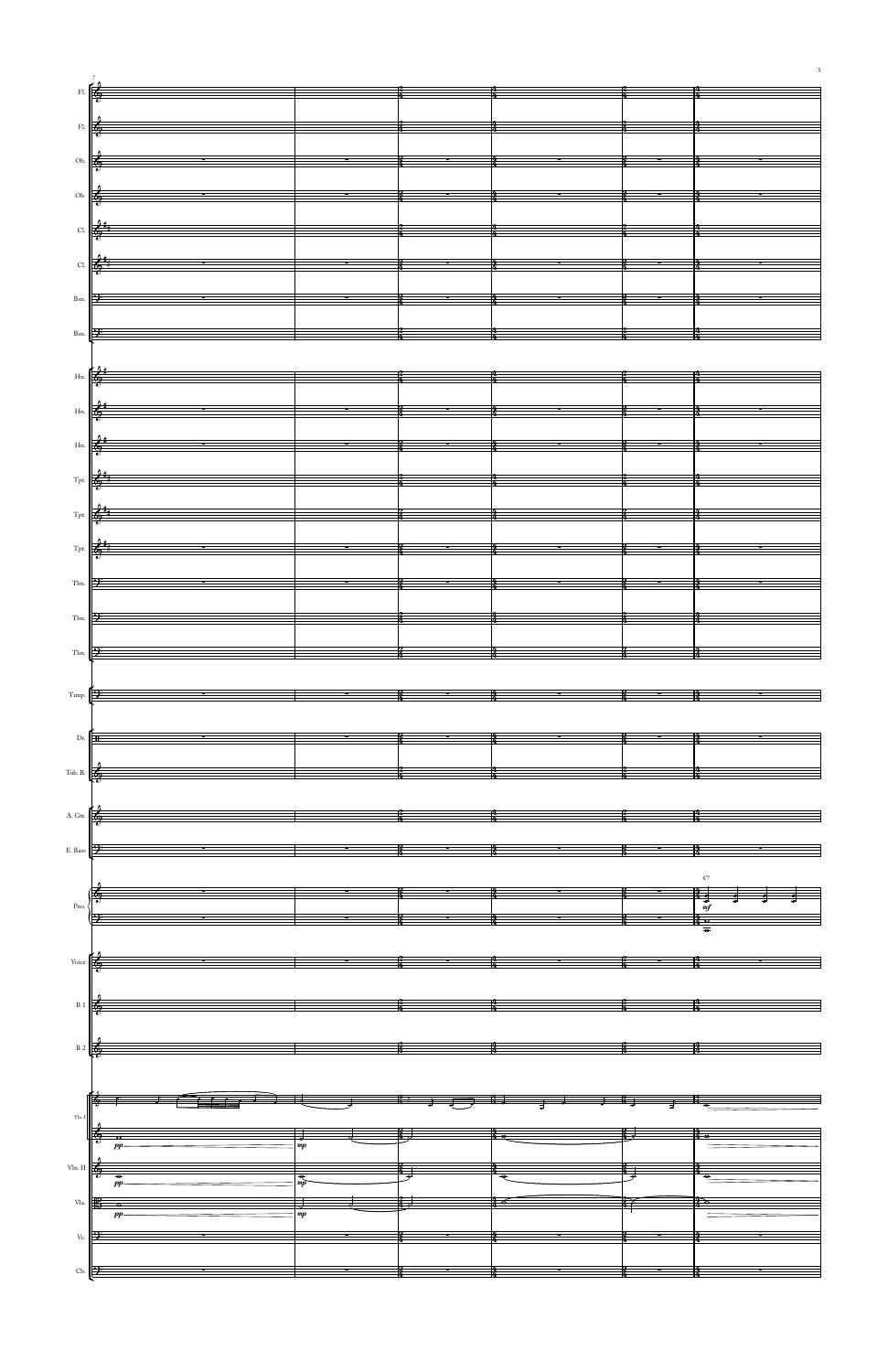